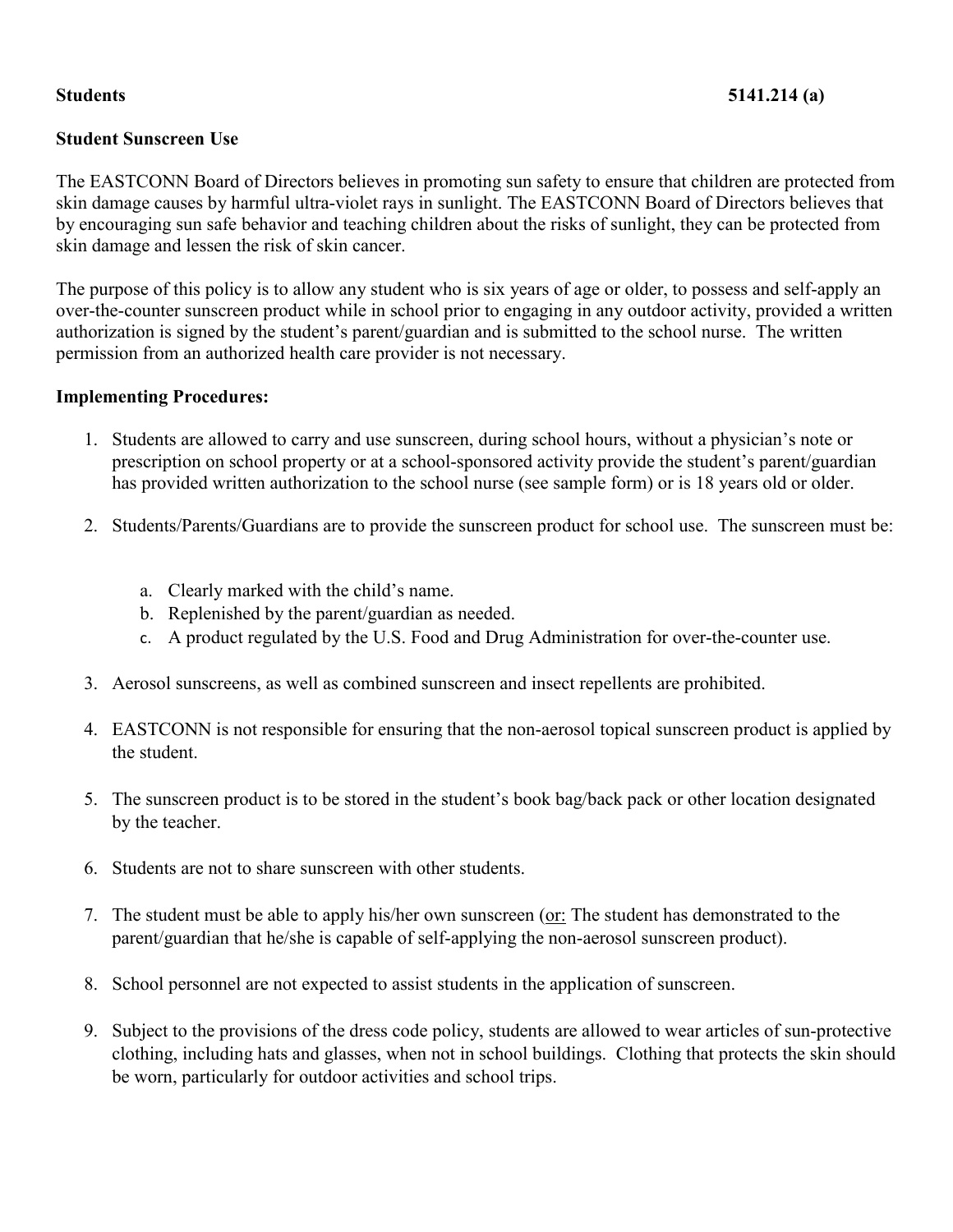### **Student Sunscreen Use**

### **Implementing Procedures: (continued**)

- 10. It is recommended that the sunscreen used by students be a high factor sunscreen with a sun protection factor (SPF) rating of 15 or higher.
- 11. Parents/guardians of children with allergies or skin sensitivities should check with a health care provider before providing a sunscreen. (or: Prior to use at school, the sunscreen should be applied to the child at least once at home to test for any allergic reaction).

#### *Additional language to consider*:

- EASTCONN will educate children through the health curriculum about the causes of skin cancer and how to protect the skin.
- Students should seek shade, particularly in the middle of the day and to use shady areas, where available, during breaks, lunchtimes, recess and trips.
- Parents/guardians are encouraged to provide instruction to their children on the use of sunscreen.
- Families are encouraged to visit the Center for Disease Control's website to review the sun safety tips for families fact sheet.

Revocation or Restriction of Permission to Use Sunscreen

A school entity may revoke or restrict the possession, application or use of non-aerosol topical sunscreen product by a student if any of the following occurs:

- 1. The student fails to comply with the school rules concerning the possession, application or use of the non-aerosol topical sunscreen product.
- 2. The student shows an unwillingness or inability to safeguard the non-aerosol topical sunscreen product from access by other students.

When a school entity revokes or restricts the possession, application or use of a non-aerosol topical sunscreen by a student, a written notice of such action shall be provided to the student's parent/guardian.

(cf. 5132-Student Dress Code) (cf. 5141.21 – Administration of Medication)

Legal Reference: Connecticut General Statutes P.A. 19-60 An Act Allowing Students to Apply Sunscreen Prior to Engaging in Outdoor Activities.

Policy Adopted: October 26, 2021